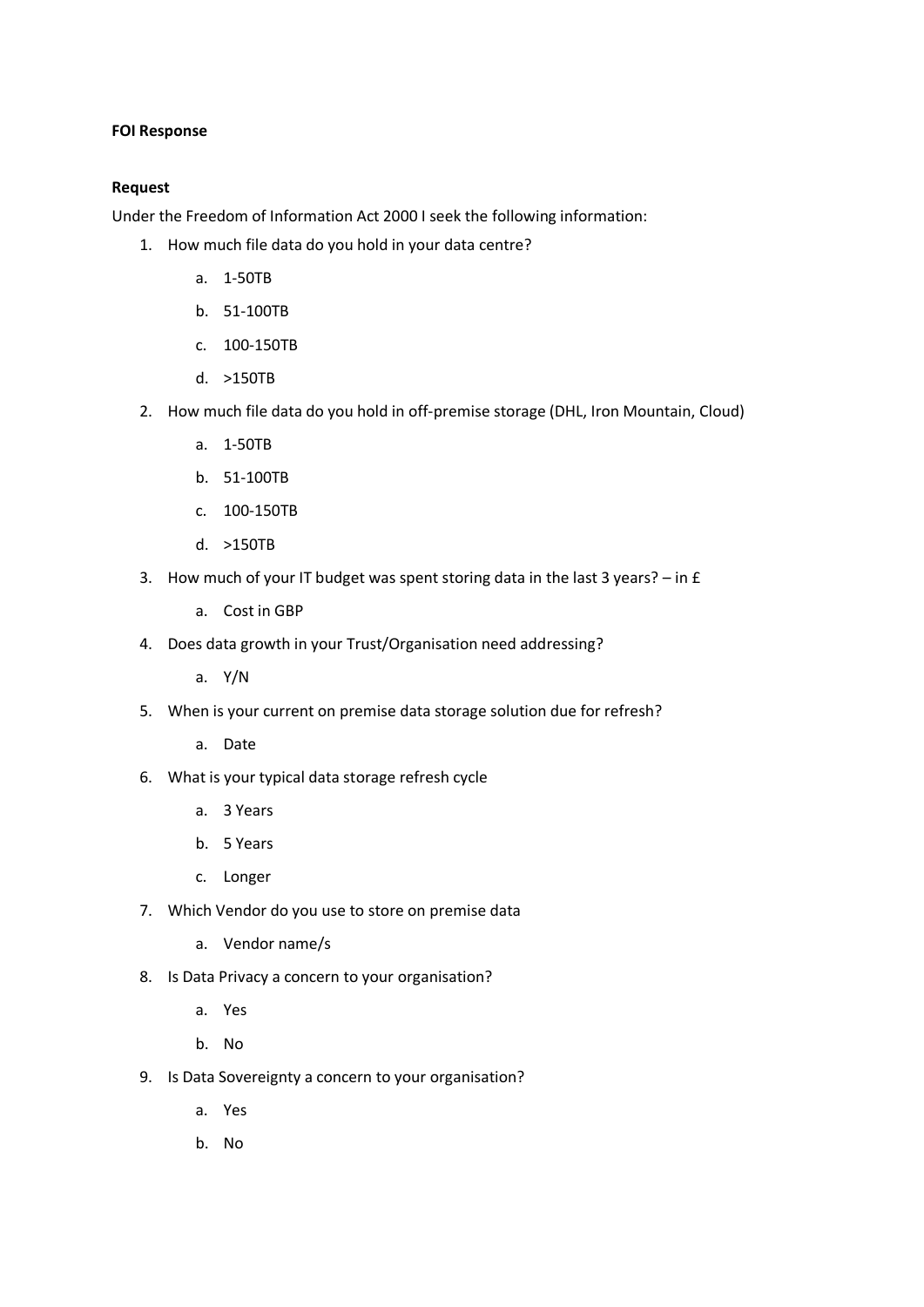## **Response**

- 1. How much file data do you hold in your data centre?
	- a. 1-50TB
	- b. 51-100TB
	- c. 100-150TB
	- **d. >150TB**
- 2. How much file data do you hold in off-premise storage (DHL, Iron Mountain, Cloud)
	- a. 1-50TB
	- b. 51-100TB
	- **c. 100-150TB**
	- d. >150TB
- 3. How much of your IT budget was spent storing data in the last 3 years? in £

#### **£407,770 inc vat**

- 4. Does data growth in your Trust/Organisation need addressing?
	- a. Y/**N**
- 5. When is your current on premise data storage solution due for refresh?

# **Rolling Contract**

- 6. What is your typical data storage refresh cycle
	- a. 3 Years
	- b. 5 Years
	- **c. Longer**
- 7. Which Vendor do you use to store on premise data
	- a. Vendor name/s: **Dell**